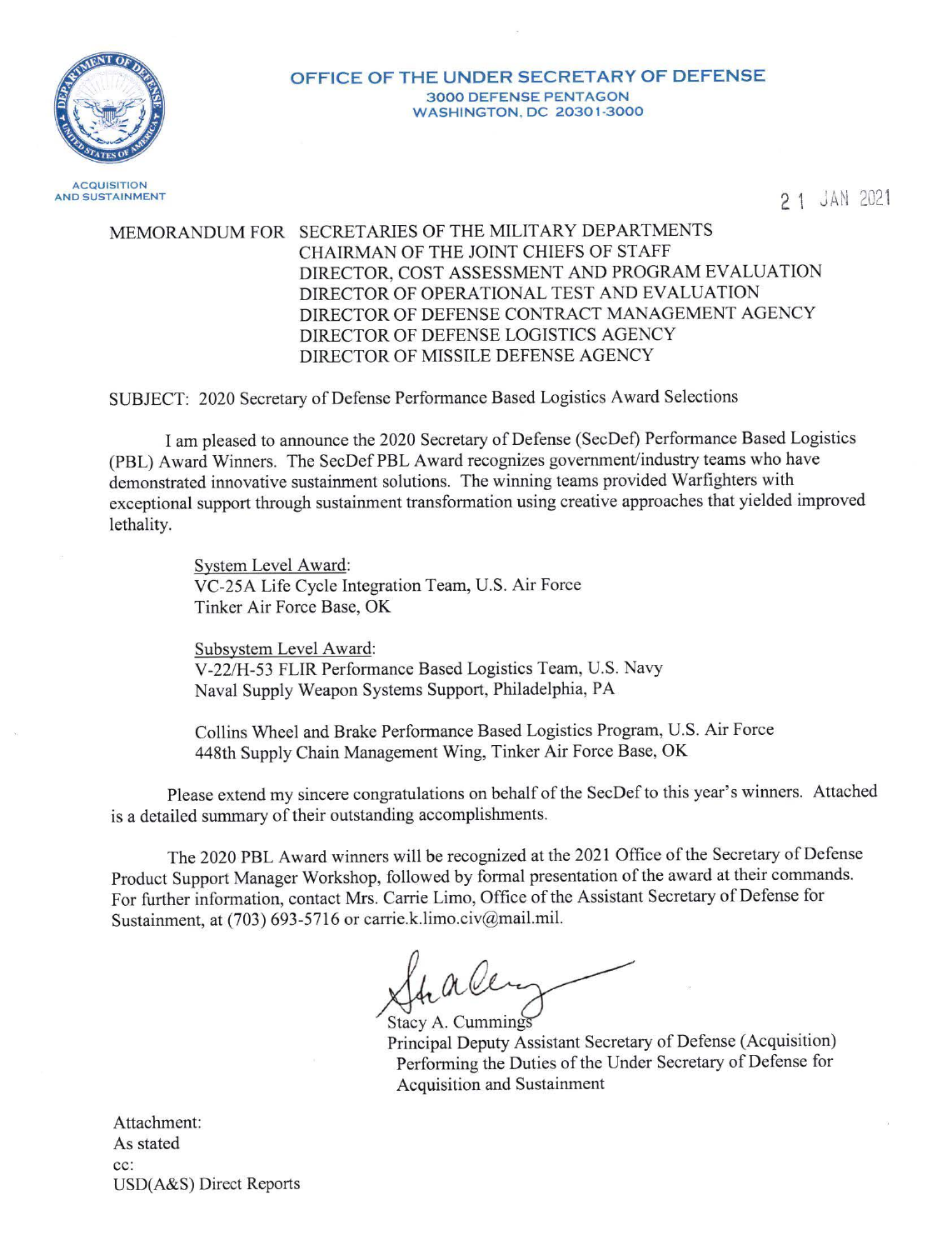### **ACCOMPLISHMENT SUMMARIES OF THE 2020 SECRET ARY OF DEFENSE PERFORMANCE BASED LOGISTICS (PBL) AWARD WINNERS**

## **System Level Award: VC-25A Life Cycle Integration Team**

The VC-25A Lifecycle Integration Team (LCIT) provides support for two (2) VC-25A 747- 200 aircraft supporting the Office of the President of the United States (POTUS), also known as Air Force One. This program directly supports the President of the United States, including day-to-day operational maintenance at Joint Base Andrews, Maryland. They have responsibility to maintain Air Force One Aircraft Availability (AA) to support POTUS missions and worldwide travel. In response to the White House Management Office requirement to provide both aircraft for the 2020 election year, the team was required to develop a plan to maintain AA while conducting required maintenance and modernization efforts as well as meeting FAA requirements. Through extensive efforts and superior management of the CLS contract, the LCIT minimized the amount of downtime in Heavy Maintenance and delivered Aircraft 28000 64 days ahead of the contracted schedule.

#### **Subsystem Level Award: V-22/H-53 FLIR Performance Based Logistics Team**

NAVSUP WSS awarded the current firm-fixed price (FFP) 5-year \$59.7 million contract to Raytheon in August 2018. In 2019, material availability improved from 24 percent for H-53 and 55 percent for V-22 to an overall 98 percent, eliminating over 100 pre-PBL backorders. The Business Case Analysis (BCA) affordability analysis identified \$299K in savings. The result is substantially improved material availability and reliability for lower cost than would have been paid under traditional support. The V-22/H-53 FLIR team has set the benchmark for Performance Based Logistics at the sub-system level. Along with contractual availability and reliability guarantees, the fixed price contract incentivizes Raytheon to improve reliability and reduce removals from the aircraft. Use of Raytheon and FRCSE respective best practices in the repair process is streamlining the repair process and resulting in reduced logistics cycle time. The team's innovative approach to PBL created a collaborative partnership between the Navy and Raytheon, which is dramatically reshaping H-53 and V-22 FLIR supply chains. The PBL clearly aligns with the DoD PBL tenets. The H-53 and V-22 FLIR operating communities can now count on a level of logistics support for critical FLIR components that was impossible to achieve prior to the PBL. With the V-22/H-53 FLIR in place, the warfighter can now enter the battlefield with full confidence that the FLIR system will be mission ready. The collective teaming efforts between Raytheon, NA VSUP WSS and FRCSE to bring these FLIRs under performance-based support directly contributes to this success.